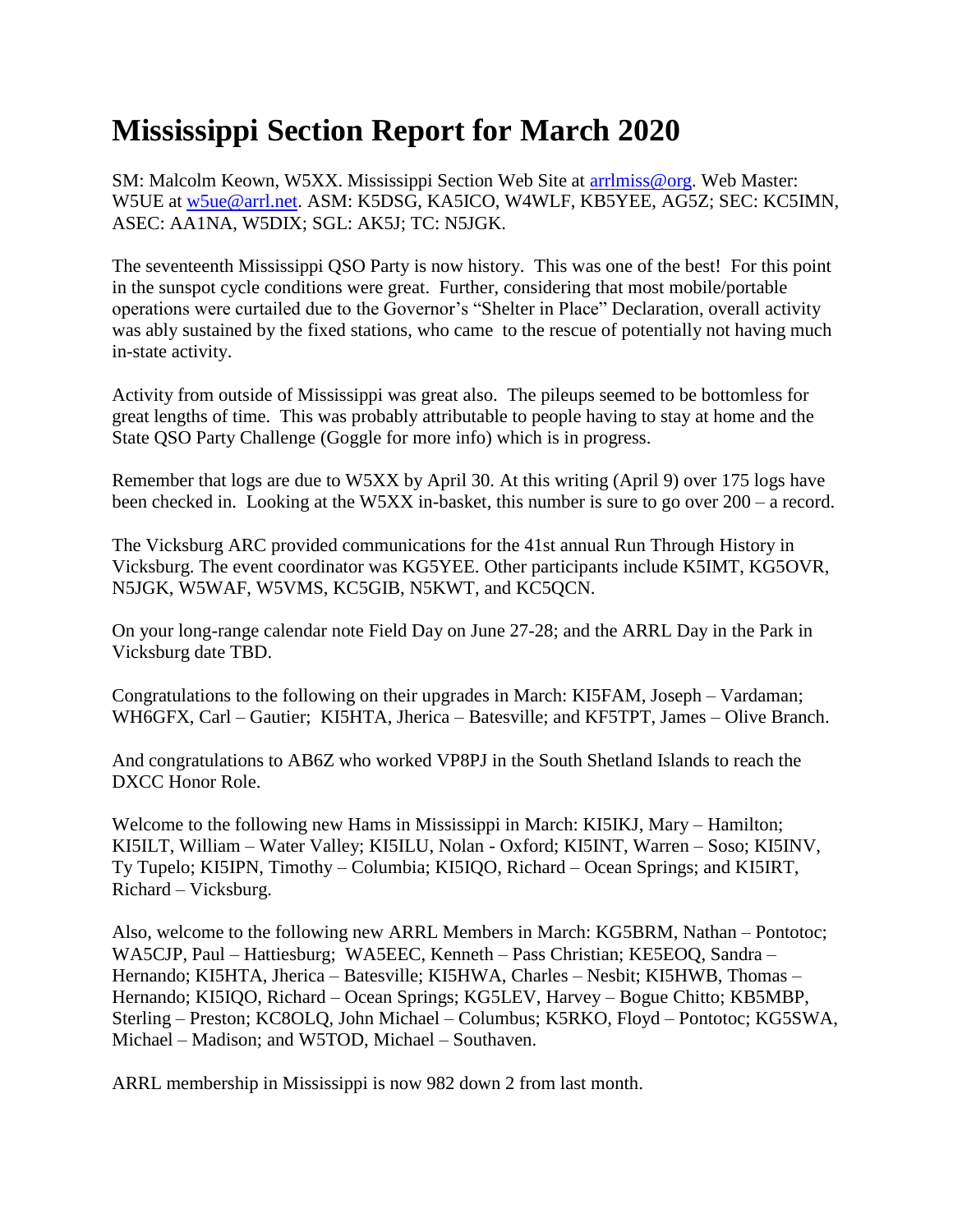And last, but not least, welcome to N5OMK as EC for Oktibbeha County and KG5SQZ as OES.

SEC/ASEC/DEC Reports for March 2020: KC5IMN (SEC), N5ZNT (SW MS), and KB0ZTX (DEC NW MS).

EC Reports for February 2020: N5AAS (EC – Nominee)(Forrest), AE5FK (Walthall), AG5GN (Lamar), KA5ICO (Chickasaw), KF5IMA (Lafayette), N5KDA (Adams), AD7KJ (Franklin), AF5NG (Marion), AE5SK (AEC)(Copiah, Hinds, Madison, Rankin), AA5SG (Jones/Wayne), KB5SZJ (Lauderdale), KK5TTU (Tate), (KF5WVJ (DeSoto), N5ZNT (Lincoln/Wilkinson), KG5ZEA (Attala), and KB0ZTX (Marshall).

Club Newsletter/Reports (Editor): the Meridian ARC Spark Gap (W5MAV)

HF Net Reports – sessions/QNI/QTC (Net Manager)

Hattiesburg ARC HF Net 5/46/0 (KD5XG)

K5TAL Net 4/54/0 (WV1Q)

Magnolia Section Net 31/1231/6 (KA5ICO)

MS Baptist Hams Net 5/25/0 (WF5F)

MSPN 31/2778/32 (W5JGW)

VHF Net Reports - sessions/QNI/QTC (Net Manager)

Adams County ARES Net 5/52/0 (N5KDA)

Capital Area Emergency Net 5/64/0 (K5XU)

DeSoto County Training and Information Net 5/143/0 (KF5WVJ)

Forrest/Perry Counties Net ARES 2/31/0 (N5AAS - EC Nominee)

Hattiesburg ARC 2 M Net 5/69/0 (KD5XG)

Hattiesburg ARC 2 M Simplex Net 1/9/0 (KD5XG)

Jackson ARC Emergency Net 4/47/0 (K5XU)